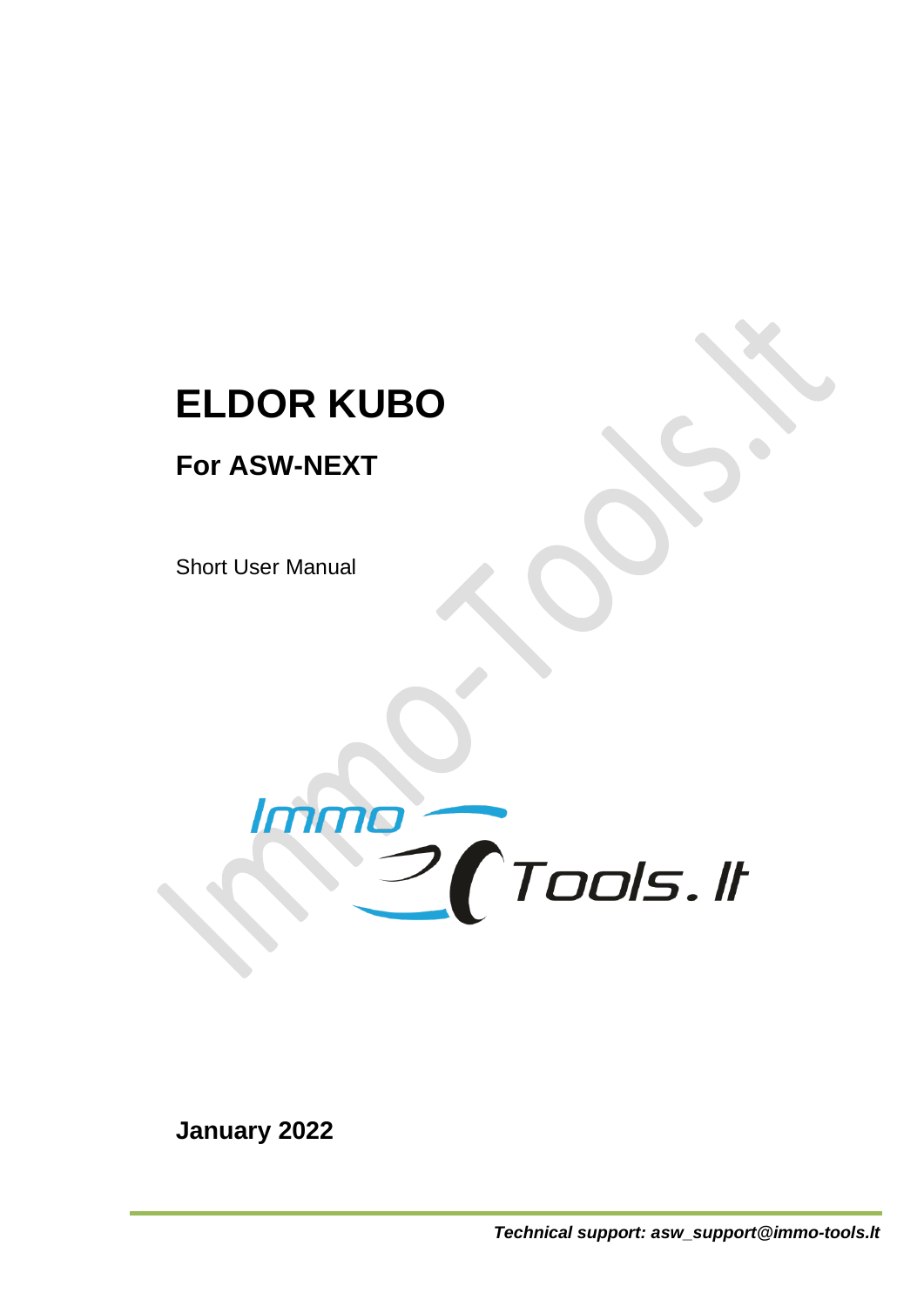### **1. What to do first?**



ECU must be set to **BOOT** mode for a Flash memory access by **CAN-BUS**.

First you must to open plastic cover to get access to the PCB. Unclip metal clips and carefully lift-up plastic cover with a screwdriver or knife. It comes out easily.



Solder 1 kOhm BOOT resistor as in the picture:



**NOTE: To avoid MCU damage please make sure the ECU is fully disconnected from power supply when soldering BOOT resistor!!! Do not connect even GND wire!!!**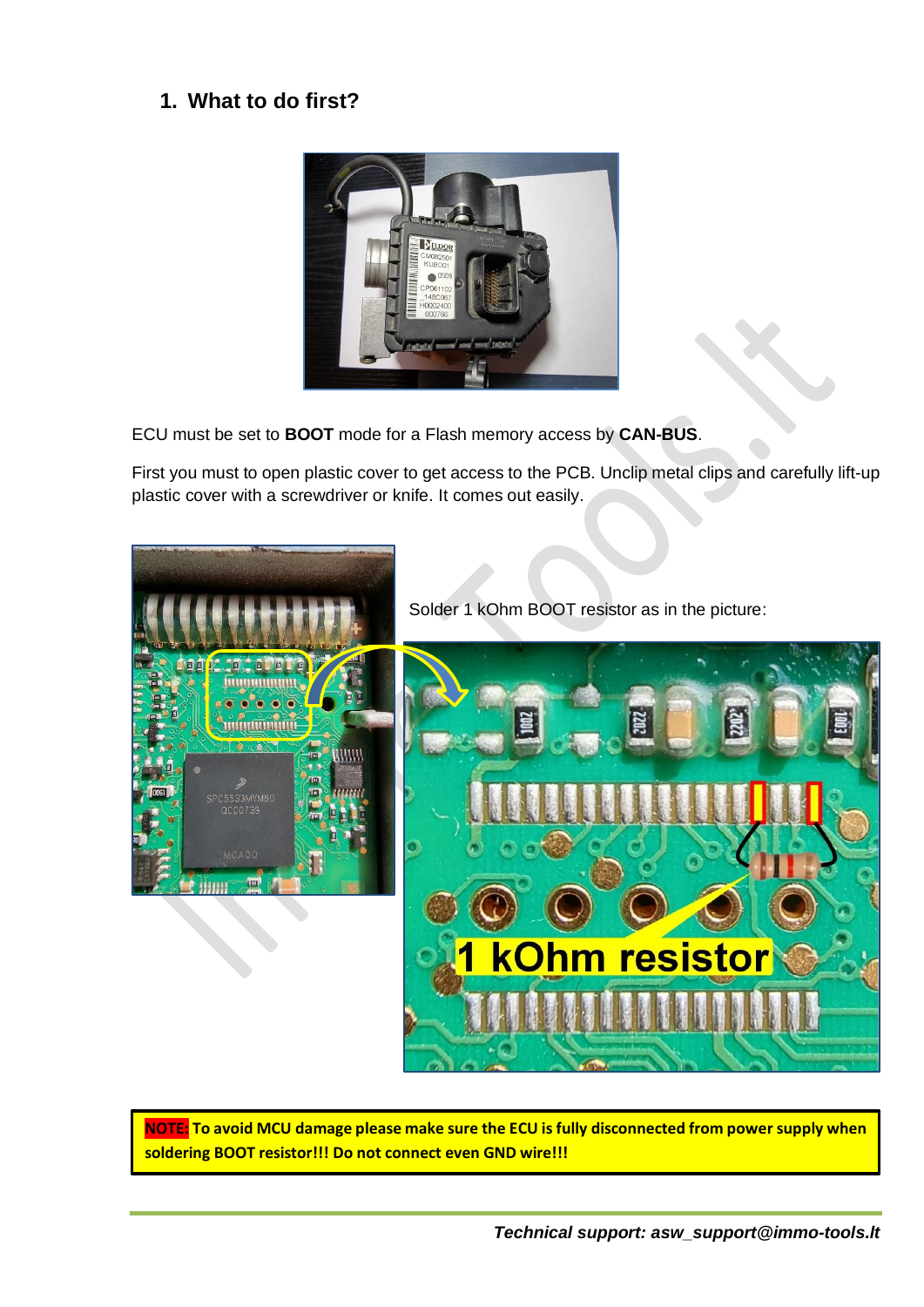### **2. How to connect?**



**NOTE: Transponder reader (antenna) must be mounted on the ignition lock when testing on-the-bench or in the scooter. Transponder cannot be read by ECU without ignition lock being inside the antenna! IMMO LED will blink fault code 2 (KEY NOT DETECTED).**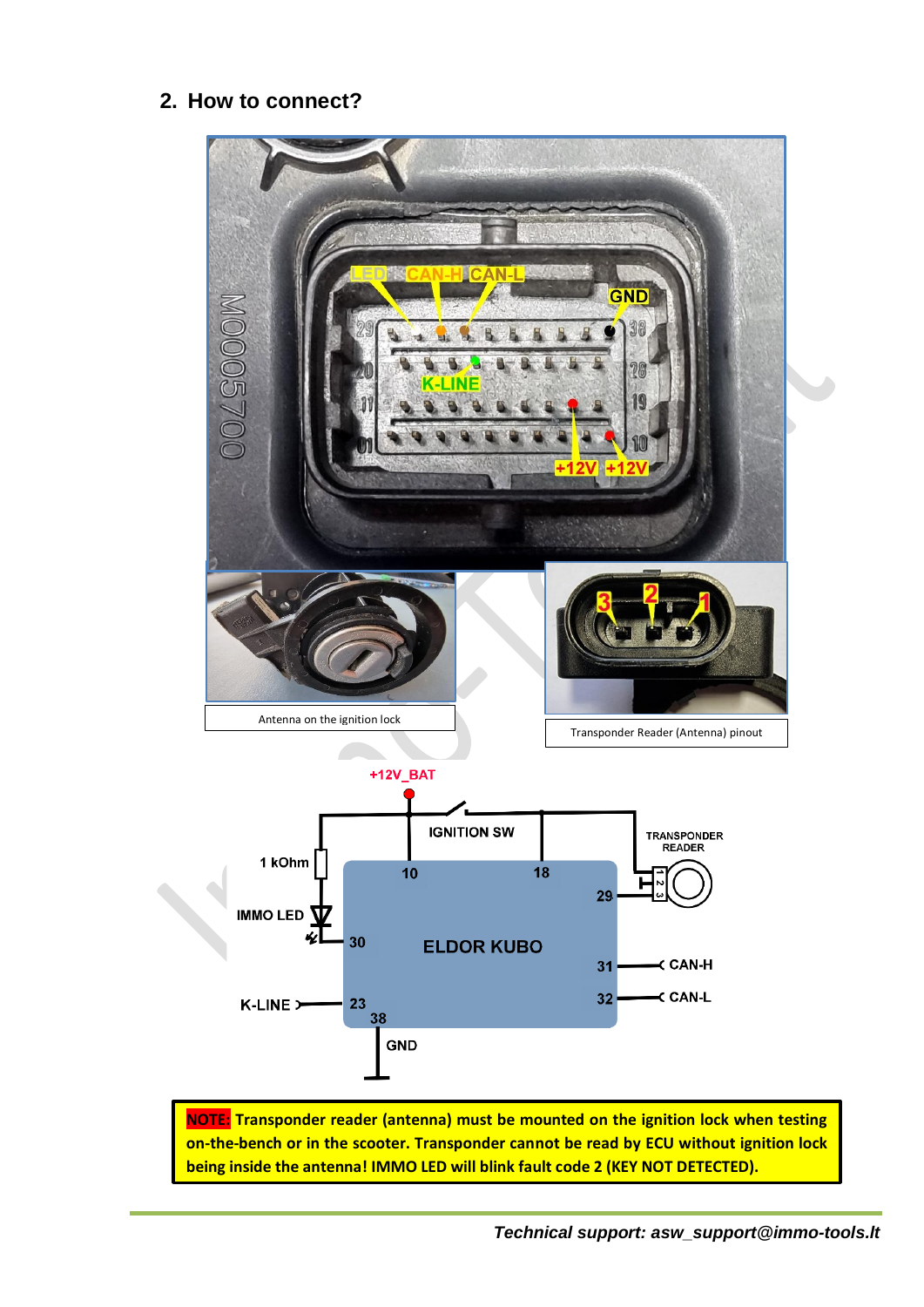### **3. What's next?**

- Make sure the 1kOhm BOOT resistor is soldered properly to PCB
- According to pinout picture connect ASW-NEXT cables to ELDOR KUBO:

CAN-L – to pin **32** CAN-H – to pin **31** GND – to pin **38**

+12V red wire – to pin **10**

- Run PC software
- Connect USB cable from interface of ASW-NEXT to PC
- Apply +12V power to crocodile clips of ASW-NEXT
- Turn on ignition to ELDOR KUBO by applying +12V supply to pin **18** of ELDOR KUBO

From this point **ECU is waiting unlimited time** for commands from software of ASW-NEXT.

Press <Set BOOT Mode> to activate Flash access functions.

Full Flash image (768 kB) of MCU SPC5533 can be read and reprogrammed.

**NOTE: For regular diagnostic functions (Read Identification, Erase DTC) use K-LINE and do not connect BOOT resistor to the PCB.** 

**These functions do not work by CAN-BUS.**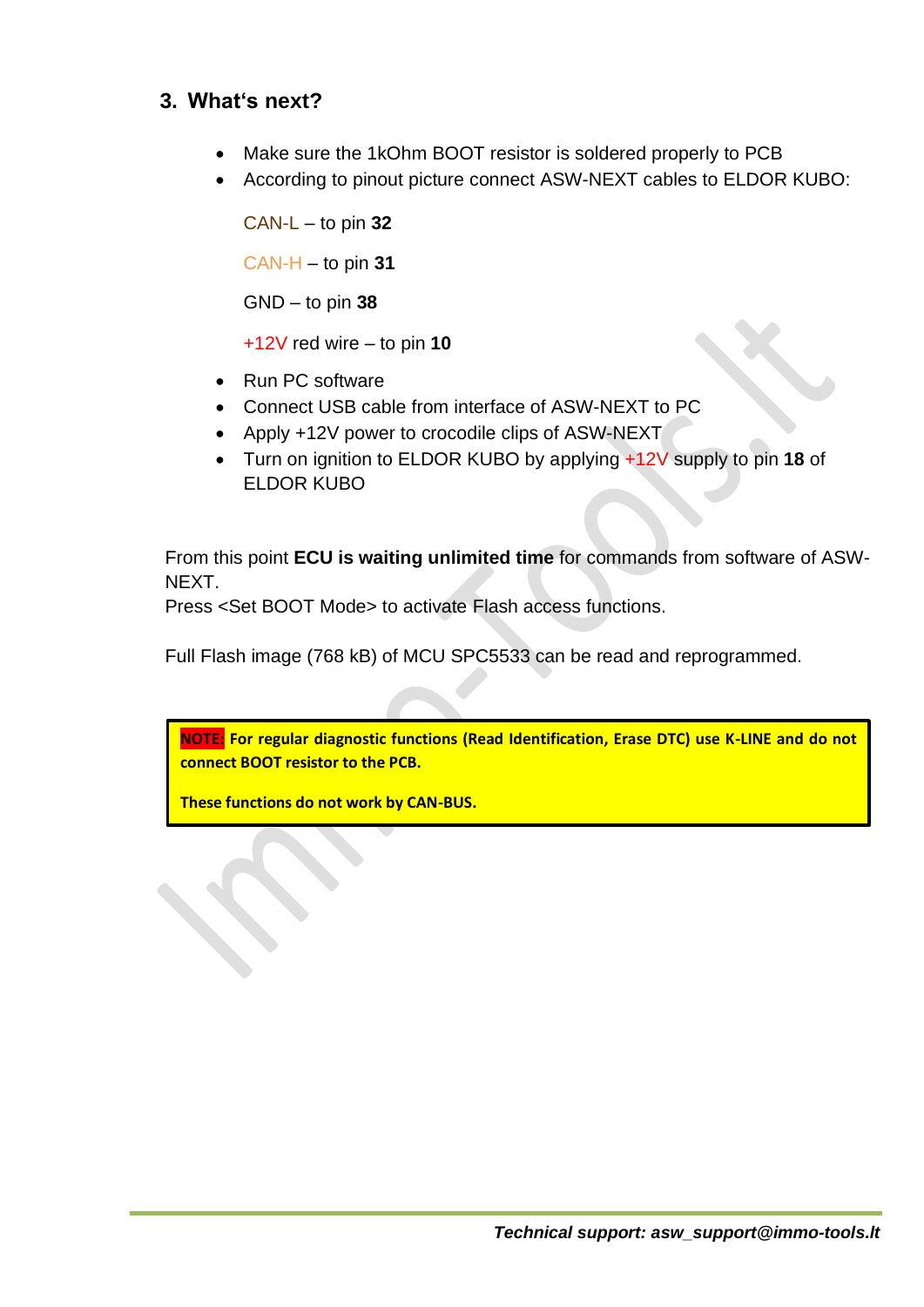### **4. Key making**

Transponder key values can be read and set by CAN-BUS directly from / to **ELDOR CUBO** being set to **BOOT** mode. They also can be extracted and set from / to **SPC5533 FLASH** dump that was previosly read and saved.

#### ✓ **To deal with transponder values by CAN-BUS**

- Open plastic cover of **ELDOR CUBO**
- Solder 1 kOhm resistor as in the picture from Chapter **1** to set **BOOT** mode
- Connect ASW-NEXT wires to **CAN-L** , **CAN-H**, **GND** and both **+12V** pins of **ELDOR CUBO** as in the picture from Chapter **2**.
- Press "**Set BOOT Mode**"
- Press "Read / Set Keys"

| Number of stored keys<br>7             |                                     | Max keys to store<br>8                                                                                        | Key storage CRC status<br>OK          |
|----------------------------------------|-------------------------------------|---------------------------------------------------------------------------------------------------------------|---------------------------------------|
|                                        |                                     |                                                                                                               |                                       |
| <b>MASTER</b><br>Ø                     | BE FA 00 00 01 80 6F D7             | 7D 5F 00 00 80 01 F6 EB                                                                                       |                                       |
| SLAVE_1                                | BE FA 00 00 01 79 9B 79             | 7D 5F 00 00 80 9E D9 9E                                                                                       |                                       |
| $\mathsf{\times}$ SLAVE 2              | 00 00 00 00 00 00 00 00             | 00 00 00 00 00 00 00 00                                                                                       |                                       |
| $\mathbb{X}$ SLAVE 3                   | 00 00 00 00 00 00 00 00             | 00 00 00 00 00 00 00 00                                                                                       | <b>B</b> Set key<br><b>Remove key</b> |
| $\mathsf{X}$ SLAVE 4                   | 00 00 00 00 00 00 00 00             | 00 00 00 00 00 00 00 00                                                                                       |                                       |
| $\mathsf{\times}$ SLAVE 5              | 00 00 00 00 00 00 00 00             | 00 00 00 00 00 00 00 00                                                                                       |                                       |
| $\mathsf{X}$ SLAVE 6                   | 00 00 00 00 00 00 00 00             | 00 00 00 00 00 00 00 00                                                                                       | Save to text file                     |
| $\mathsf{\times}$ SLAVE 7              | 00 00 00 00 00 00 00 00             | 00 00 00 00 00 00 00 00                                                                                       |                                       |
| <b>Notes</b><br>$\bullet$ = Key stored | $(\mathbf{x})$ = Key position empty | * = Header of TEMIC-11 depends<br>on transponder programmer<br>that you use.<br>For example, Zed-Bull decodes | Apply changes                         |

Now you can:

- $\checkmark$  Save key values to the text file for futher transponder making
- $\checkmark$  Edit current values of existing keys
- ✓ Add more keys (up to 8 in total, 1x **MASTER** and 7x **SERVICE**)
- ✓ Remove selected keys
- ✓ Write changes to **ELDOR KUBO** by pressing "**Apply changes**"